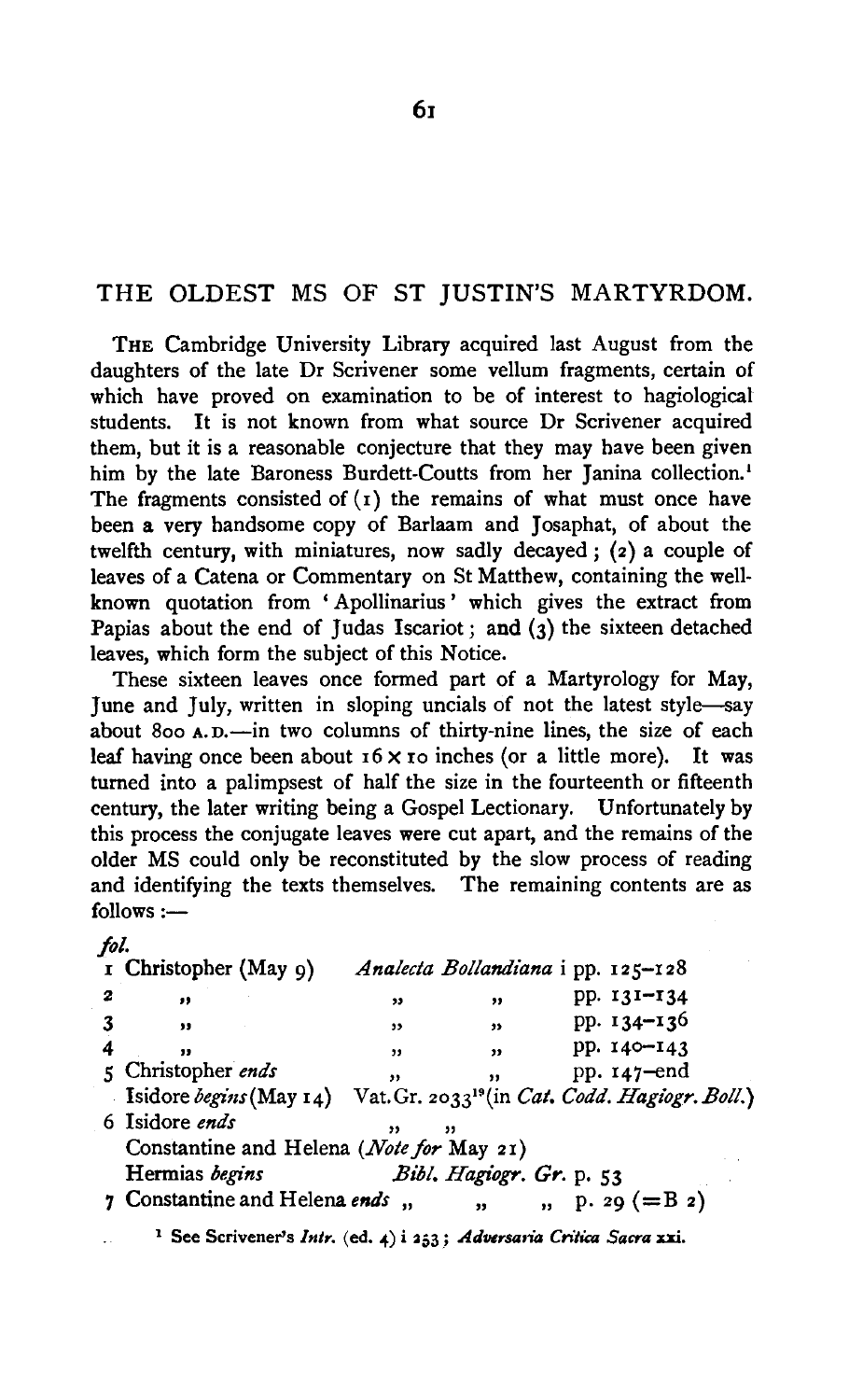|    | <b>End of May</b>                                             |                      |                                    |              |                         |  |
|----|---------------------------------------------------------------|----------------------|------------------------------------|--------------|-------------------------|--|
|    | 8 June begins                                                 |                      |                                    |              |                         |  |
|    | Justin, Hypothesis (June $\mathbf{r}$ )                       |                      |                                    |              | $\lceil$ ? new $\rceil$ |  |
|    | Martyrdom begins Bibl. Hagiogr. Gr. p. 68                     |                      |                                    |              |                         |  |
|    | 9 Justin ends                                                 | ,,                   | ,,                                 | ,,           | "                       |  |
|    | Marcianus, Nicander (Ten                                      |                      |                                    |              |                         |  |
|    | Egyptians) begins (June 2)                                    | $\ddot{\mathbf{v}}$  | $\overline{\mathbf{v}}$            | ", p. 86     |                         |  |
|    | 10 Marcianus, Nicander ends                                   | $\ddot{\phantom{0}}$ | 33                                 | $^{\bullet}$ | ,                       |  |
|    | Theophanes and Pansemne complete (June 5) [? new]             |                      |                                    |              |                         |  |
|    | Nicander and Marcianus                                        |                      |                                    |              |                         |  |
|    | $beginmathcal{E}$ (June 8)<br><i>Bibl. Hagiogr. Gr.</i> p. 95 |                      |                                    |              |                         |  |
|    | II Barnabas ([June II]) Bonnet 296-299                        |                      |                                    |              |                         |  |
|    | 12 Peter and Paul ends (June                                  |                      |                                    |              |                         |  |
|    | 29 I)                                                         |                      | Lipsius 218-222                    |              |                         |  |
|    | St John Chrysostom's Encomium begins                          |                      |                                    |              |                         |  |
|    | 13 Hyacinthus Cubicularius                                    |                      |                                    |              |                         |  |
|    | $(I_{\text{July}} I)$                                         |                      | (cf. Acta SS. Jul. i 633)          |              |                         |  |
|    | 14 Cosmas and Damianus in                                     |                      |                                    |              |                         |  |
|    | Pherma (sic)                                                  |                      | (cf. <i>Acta SS.</i> Sep. vii 477) |              |                         |  |
|    | 15 Procopius Dux ([July 8]) Bibl. Hagiogr. Gr. p. 115 (= B 1) |                      |                                    |              |                         |  |
| 16 | ,,<br>,,                                                      | "                    | ,,                                 | ,,           | ,,                      |  |

Of these leaves  $7v$  is blank, as is also the second column of  $7r$ . It might be supposed that this was the last leaf of the whole volume; but I venture to think it more likely to have been the last leaf appropriated to the May commemorations, as there is no colophon. This also is suggested by the Note on  $6v$ , which runs (I insert accents, &c., where illegible) :-

Μηνί τω αύτω και είσ τούσ άγίουσ βασιλείσ ήμων Κωνσταντίνου καί Έλένησ· ζή(τει) είσ τέ(λοσ) του αύτου μηνόσ:

The leaf numbered 14 is only a half-leaf. I have assigned it coniecturally to July 1, but perhaps it belongs to Sept. 27 or Nov. 1. It contained the story of the man who swallowed a serpent, followed by that of Malchus and his wife. The name of the burial-place of Cosmas and Damianus is said to be Pherma (ev  $\tau\hat{\varphi}$   $\tau\hat{\varphi}\tau\hat{\varphi}$  καλουμένω φερμά).

The full text of *Hyacinthus* appears to be otherwise unknown. It tells the same story as is indicated in the Acta SS. for July 1, p. 633, viz. that Hyacinthus, a chamberlain of Trajan, on becoming a Christian refused to eat meats offered to idols; whereupon he was starved to death in prison by Trajan after thirty-eight days' fast.

The story of Theophanes and Pansemne (June 5), here preserved in an epitome, differs from the colourless account that survives in the Greek printed Menaea for June 10. It may be a relic of the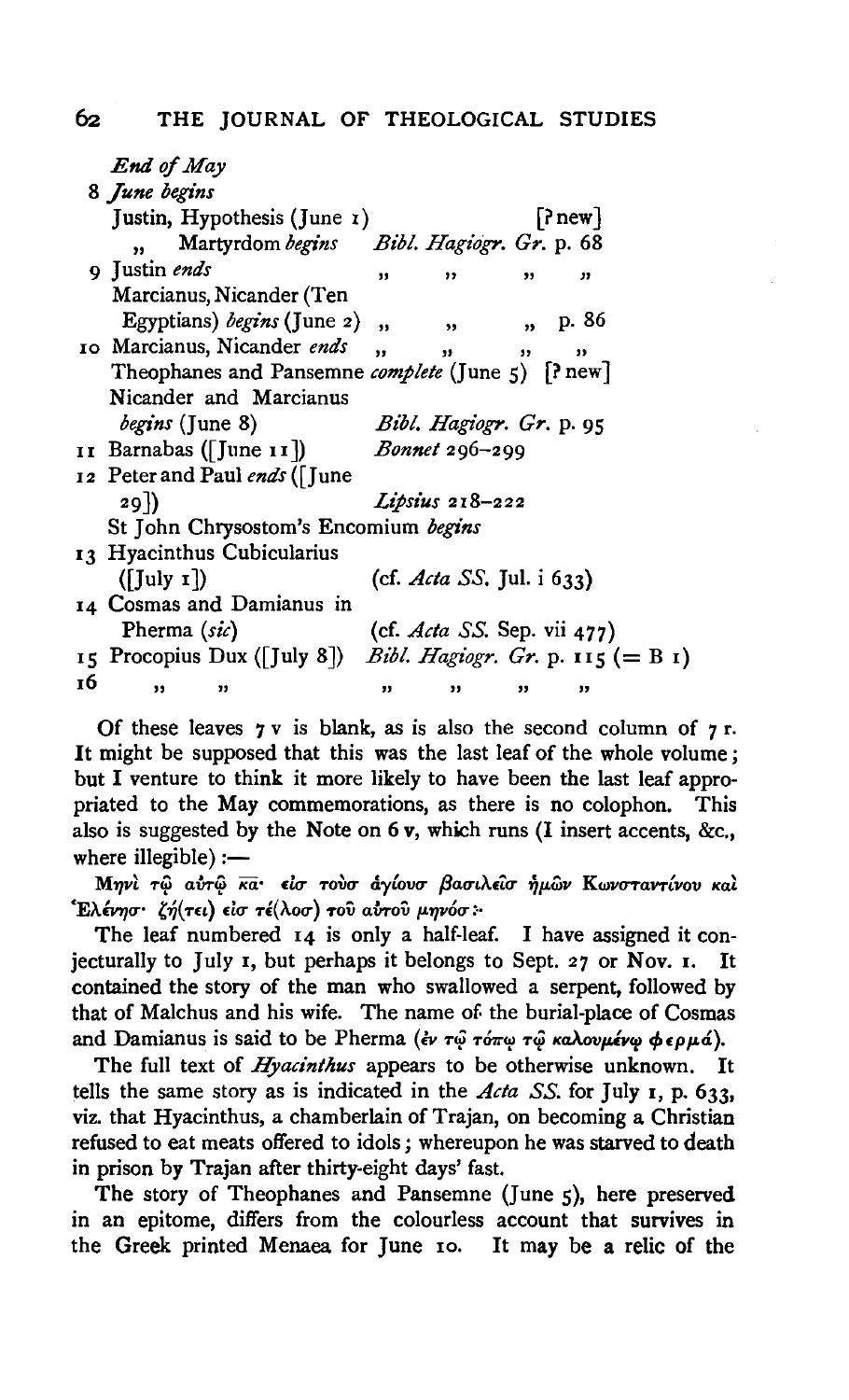Christianization of some pagan cult at Antioch, and has some interest from its points of contact with the story of Pelagia (see Usener's Pelagia, p. xv; also  $Acta$  SS. for June 10, p. 275).

The text runs as follows :-

Μηνί τω αύτω ε υπόθεσισ σύντομοσ του βίου και εγκώμιον των άγίων Θεοφάνουσ και Πανσέμνησ·

Την τησ άσεβείασ παλαίστραν πολλοί μεν ήσπάσαντο και επαλειφόμενοι<sup>1</sup> τω πνι τω άγίω, τον Σαταναν ύπο τουσ πόδασ κατέκβαλλον· έν ή και Θεοφάνησ διέλαμψεν πόλεωσ Αντιοχείασ δρμώμενοσ και έξ έλλήνων<sup>2</sup> γονέων φύσ ώ μία ήν και γυνή<sup>3</sup>, και τω τρίτω χρόνω ταύτην αποβαλλόμενοσ αμφιέννυται τον μονήρη βίον έν κελλίω <sup>4</sup> ήσυχάζων· τοσόνδε έπρεψεν, ώστε και ιάσεισ δι' αύτου γενέσθαι. Πανσέμνη δέ τισ ονόματι έταιρισ<sup>5</sup> και τω ήθει και τω τρόπω<sup>ε</sup> ήν έν τη πόλει· περί<sup>τ</sup> ήσ ακούσασ και μνησθείσ του αδελφοθέου Ίακώβου· ο επιστρέψασ αμαρτωλον εκ πλάνησ οδου αύτου σώσει ψυχήν εκ θανάτου και καλύψει πληθοσ άμαρτιων, εξέπτη τησ κέλλησ και προσ τουσ γονεΐσ ἀπεληλυθὼσ<sup>8</sup> ἀμφιέννυται ἐνδύματα σηρικά<sup>θ</sup>, λαβὼν καὶ γρυσὸν καὶ .<br>θέλων τὴν πόρνην σῶσαι, ἀπέρχεται <sup>10</sup> πρὸσ αὐτήν· αὖτη τοῦτον δέχεται ὧσ τούσ πολλούσ, μάλιστα<sup>11</sup> ότι και το χρυσίον έπι χείρασ είχεν, και βουλομένη<sup>12</sup> πορνικῶσ αὐτῷ γενέσθαι πείθεται παρ' αὐτοῦ νομίμωσ αὐτῷ ζευχθῆναι· βαπτίζεται οὖν θεία δυνάμει <sup>18</sup> αὐτίκα· μεταφέρει αὐτὴν πλησίον τοῦ κελλίου αὐτοῦ· πείθει αύτην τα υπάρχοντα πτωχοίσ διαδούναι· κατακλείει αύτην έν σεμνείω 14. ούτωσ σεμνύνεται <sup>15</sup> του βίου· και μετα χρόνον τινα άμφω προσ κν επεδήμησαν<sup>16</sup>· και περιάγοντεσ δε τω βίω και προς την μέλλουσαν ζωην απεληλυθόντεσ<sup>17</sup> ιάσεισ διαφόρουσ έργάζονται <sup>18</sup> χάριτι του κυ ήμων τυ χυ ω ή δόξα είσ τουσ αίῶνασ τῶν αίώνων ἀμήν:-

By a fortunate chance the Acts of St Justin's Martyrdom are preserved entire in the Cambridge fragments. They are preceded by an epitome, which, so far as I know, is unprinted, and is certainly of some value as shewing what points in these ancient Christian Acts were found interesting in the early Byzantine period. It is noteworthy that the epitome distinctly attests  $\epsilon \kappa \pi \lambda \eta \rho \omega \sigma \epsilon \omega \sigma$  in § 5, in agreement with the actual text of the Acts in these fragments and with the Vatican MS from Grotta Ferrata, while the true reading (viz. εκπυρώσεωσ) is preserved in the Jerusalem MS as well as in the more eccentric Paris MS.

| $1 - φ$ ώμενοι $C$ .              | <sup>2</sup> ελλινων $C$ .  |                              | <sup>3</sup> ω μία ησεν και γυνεκι C (sic). |
|-----------------------------------|-----------------------------|------------------------------|---------------------------------------------|
| $4$ κελιω $C$ .                   | <sup>δ</sup> ετερισ C.      | $^6$ το ήθοσ και το τρόπω C. |                                             |
| $7 \text{ rep } C.$               | <sup>8</sup> άπελλιλυθωσ C. | <sup>9</sup> σιρηκα C.       | <sup>10</sup> απέρχετε C.                   |
| $^{\text{II}}$ μαλλιστα C.        | <sup>12</sup> Βουλομενι C.  | $13$ $\delta$ vva $\mu$ C.   | <sup>14</sup> σεμνιω C.                     |
| $15 - \epsilon \tau \epsilon C$ . | $16$ - $\mu$ gav C,         | 17 απελληλυθαντεσ C.         | $18$ - $\zeta$ antai C.                     |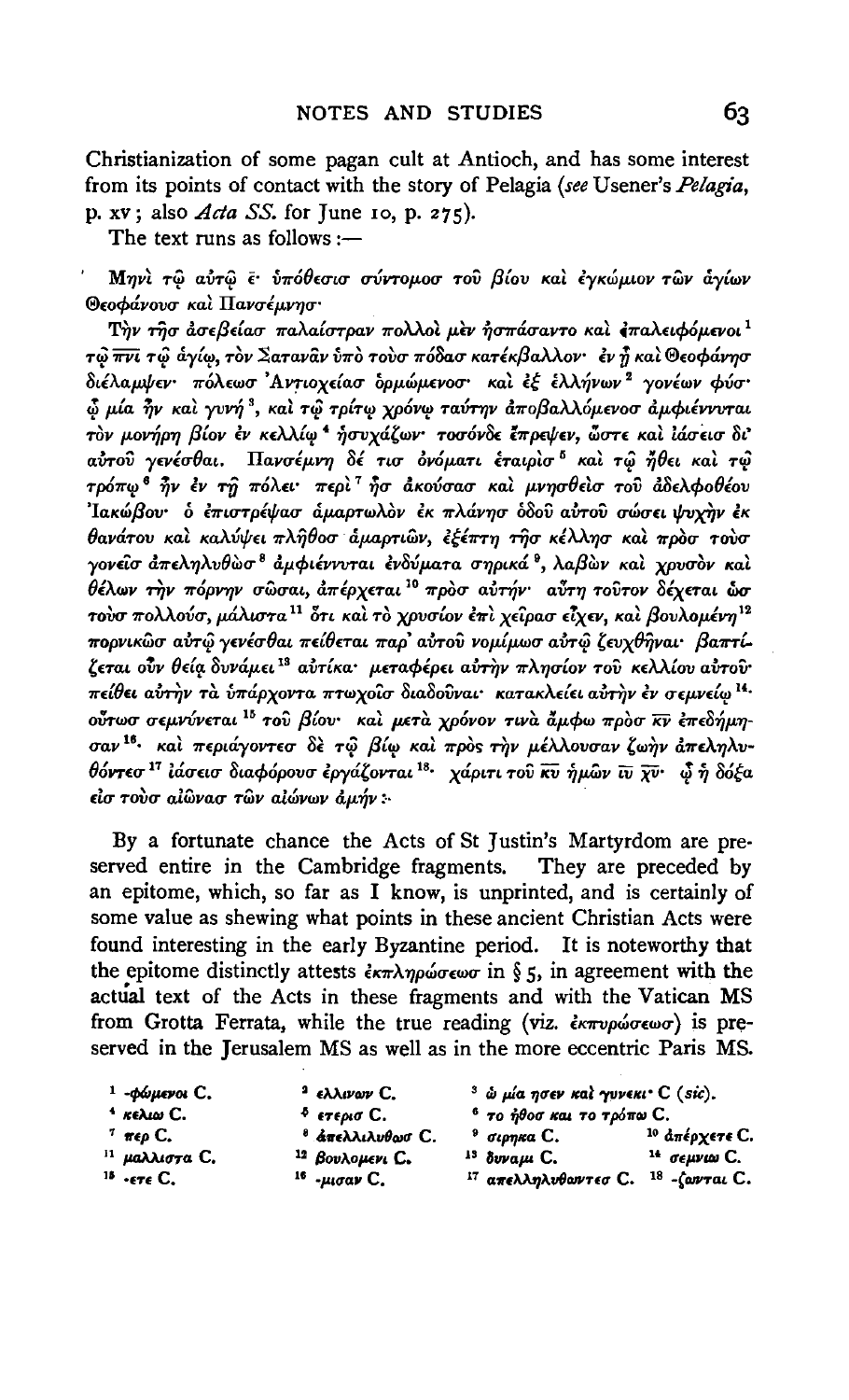The epitome runs as follows  $:$   $-$ 

 $[Ornament]$ 

MHN TOYNIOC.

Μηνί ιουνίω· α. υπόθεσισ σύντομοσ του μάρτυροσ και εγκώμιον Ιουστίνου φιλοσόφου.

Ίουστίνοσ άρχαΐοσ άνηρ και φιλόσοφοσ και των άποστόλων εφάμιλλοσ χώρασ άμείβων<sup>1</sup> έκήρυττεν τον εύαγγελικον λόγον, ώσ ίστορεί Εύσέβιοσ· λέγει γαρ αύτον και εκ Συρίασ δρμηθέντα<sup>2</sup> επι Ρώμην ελθεῖν. "δστισ ζήλφ θείω κινηθείσ κηρύττων την ήμων πίστιν ελέγχων δε τουσ "Ελληνασ' Αντωνίνω τῶ βασιλεῖ τὰ τῶν 'Ρωμαίων τότε κρατοῢντοσ παρέστη, ἀντιμαχῶν μὲν τῆσ τῶν Έλλήνων θρησκείασ υπερμαχών δε τησ των Χριστιανών πίστεωσ. φθονηθείσ οὖν ὑπό τινοσ Έλληνοσ <sup>3</sup> τὰ τῶν Ἑλλήνων λόγφ λεσχοῦντοσ παρὰ Ῥουστικοῦ <sup>4</sup> έπάρχου άρπάζεται, καὶ κατὰ πεῦσιν καὶ ἀπόκρισιν συμβάλλοντεσ <sup>δ</sup> ἀλλήλοισ διελέγοντο. και ο έπαρχοσ είπεν· έαν μαστιγωθείσ ή αποκεφαλισθείσ πέπεισαι<sup>6</sup> ότι μέλλεισ αναβαίνειν είσ τον ουνον; Ιουστίνοσ είπεν· έλπίζω, οίδα γαρ δτι πασιν τοίσ ούτω βιούσιν παραμένει το θείον χάρισμα μέχρι τησ έκπληρώσεωσ του κόσμου. αύθισ<sup>η</sup> ο έπαρχοσ είπεν υπονοείσ ούν ότι άναβήσεισ είσ τους ούνουσ, άμοιβασ των πόνων άποληψόμενοσ<sup>8</sup>; 'Ιουστίνοσ είπεν ούχ ύπονοω, άλλ' άκριβωσ πιστεύω και πεπληροφόρημαι<sup>9</sup>. ούτωσ σύν ετέροισ μάρτυσιν, Χαρίτωνι<sup>10</sup>, Εύέλπιστω<sup>11</sup>, Ίέρακι, Παίονι<sup>12</sup>, καί Λιβεριανώ, παρεδόθη<sup>13</sup> την κεφαλήν άποτμηθήναι.

The Acts of Martyrdom follow: I give a collation with the text as edited by Dr Pio Franchi de' Cavalieri in Studi e Testi 8 (Rome, 1902), this being the only edition of the Acts based on a collation of MSS, i. e.

> H(ierosolymitanus) S. Sepulcri 6, saec. ix-x, P(arisinus) 1470, anno 890, V(aticanus) 1667, saec. x;

to which we can now add

C(antabrigiensis), saec. viii-ix.

Tit.  $\mu$ aprúpwr] om. C  $π$ αίωνοσ  $C (= V)$ ad fin.]  $+ \bar{\kappa} \epsilon \vec{v} C$ § Ι. 4  $\dot{v}$ περμαχών C 5 κατα πόλιν και χώραν C (sic)<sup>14</sup>  $6 \sigma\pi\epsilon\nu$ 7 οἱ μ. ἄ.] ἄγιοι ἄνδεσ  $C$   $(= H V^*)$  8 ρουστικόν δειν] σπευδειν C  $C (= H V).$ 

 $\S$  II. 9  $\tau$ que  $\omega$  *om.*  $C (= H)$ ρουστικόσ έπαρχοσ  $C (= H)$ 9, 10 είπεν προς ϊουστίνον  $C$  (= HV) 10 πείθητι C 13 дета-15 ψευδοδοξοισ C (= H V) χειριζει  ${\mathsf C}$ 14 επιραθεν  $C$ έπαρχοσ]

 $1$   $d\mu$ Bow C. <sup>2</sup> ορμιθέντα C.  $3$  ελλινοσ C. <sup>4</sup> ρουστικόs, ρουστικού, &c., C semper (non ρούστικοσ). <sup>5</sup> συμβαλοντεσ C.  $6\,$  πεπεισε  $C$ .  $-$ φώρημαι C. <sup>7</sup> αύθησ C. <sup>8</sup> -ψώμενοσ C. <sup>11</sup> C sic, hoc accentu. <sup>10</sup> χριτωνι C.  $12$  παιωνι C. 13 παρεδώθη C.

<sup>14</sup> The MSS are surely right here: translate 'in town and country'.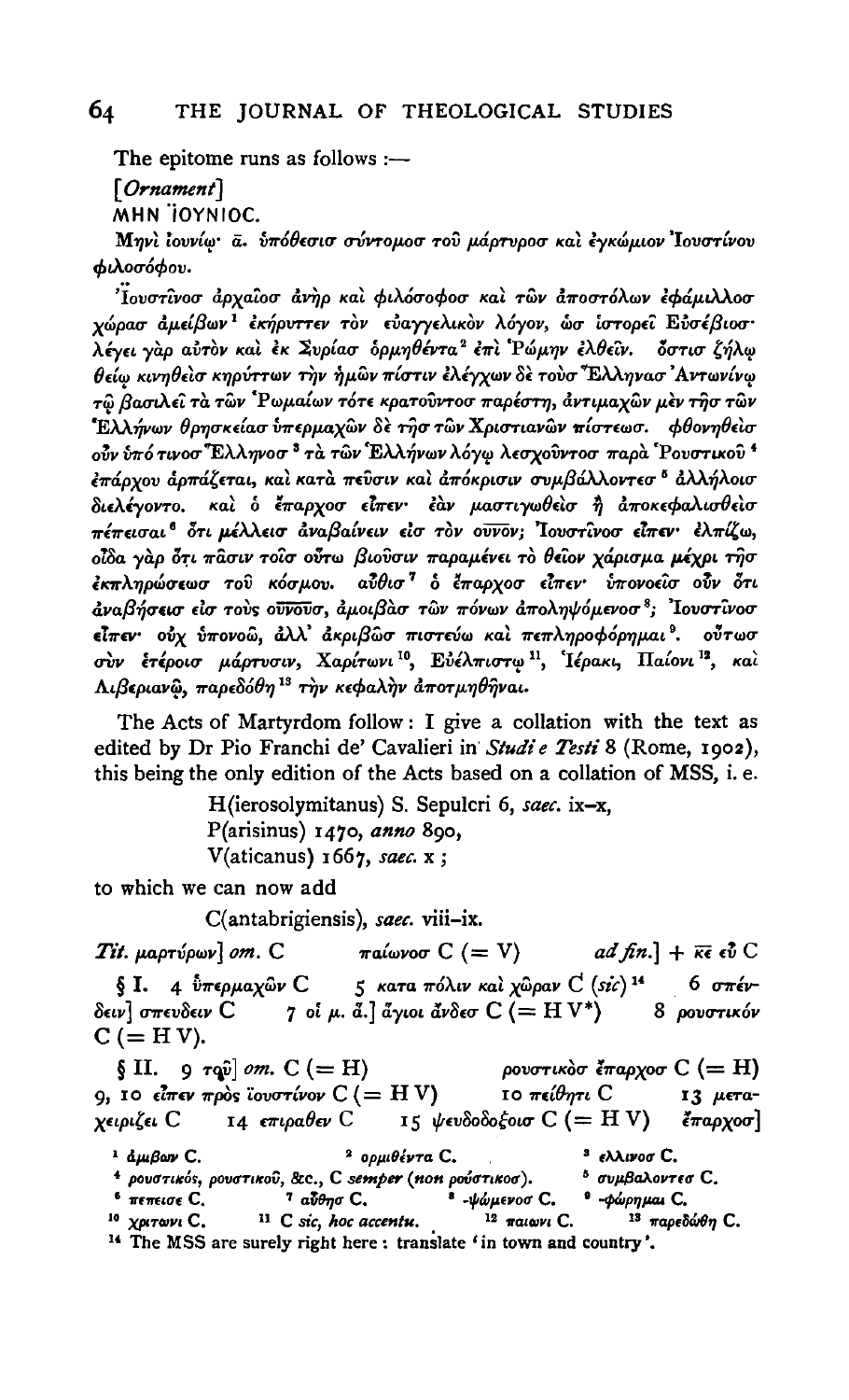$om. C$ 16  $\partial \overline{\partial} v$   $\partial m$ .  $C = H V$   $\qquad \qquad \sigma \omega$   $\partial \sigma v$   $C$   $\qquad \qquad$  17  $\alpha \overline{\partial} \sigma \omega \sigma$   $C$ δωγμα  $C$  β. 34, 1 πασεισ  $C$  $(=V)$  $\epsilon \sigma \tau \alpha \mathcal{C} (= H)$  $\chi$   $\chi$ <sup>2</sup> $\chi$ <sup>2</sup> $\chi$ <sup>2</sup> $\chi$ <sup>2</sup> $\chi$ <sup>2</sup> $\chi$ <sup>2</sup> $\chi$ <sup>2</sup> $\chi$ <sup>2</sup> $\chi$ <sup>2</sup> $\chi$ <sup>2</sup> $\chi$ <sup>2</sup> $\chi$ <sup>2</sup> $\chi$ <sup>2</sup> $\chi$ <sup>2</sup> $\chi$ <sup>2</sup> $\chi$ <sup>2</sup> $\chi$ <sup>2</sup> $\chi$ <sup>2</sup> $\chi$ <sup>2</sup> $\chi$ <sup>2</sup> $\chi$ <sup>2</sup> $\chi$ <sup>2</sup> $\chi$ <sup>2</sup> $\chi$ <sup>2</sup> $\chi$ <sup>2</sup> $\chi$ <sup>2</sup> $\chi$ <sup>2</sup> $\chi$ <sup>2</sup> $\chi$ <sup>2</sup> $\chi$ <sup>2</sup> $\chi$ <sup>2</sup> 2 αφράτου C  $3\,$  προκεκηρρυκται  $C$ 4 μαθημάτων] C (sic = P) 5 μηκρα C 6  $\delta \tau \tau$ ] μελλον C έφη νύν  $C$  7 ίσθι  $C$  (= P) 8 γεναμένησ  $C (= HP)$  $C (= H).$ 

§ III. 15 έγω έπανω μενο (sic) τινοσ μαρτίνου· του τιμιωτινου C (= HV) 16 βαλανίου C (= HV) παρά] pr. και C (= HV)  $\delta$ ν] τούτον C (= HV) 16, 17 επεδήμησα δε τη Ρω. πόλει τούτο δεύτερον και ού γινώσκω άλλην  $C$  (= H V fere) 17 εκεί] εκείνου  $C$ και εί] καει  $C$  18 αύτ $\widehat{\omega}$ ] αύτο  $C$  $(=HV)$  $19 \lambda outrow$  $om. C (= H P).$ 

 $\S$  IV. 21 Χαρίτωνι] pr. τ $\hat{\varphi}$  C (= H V) 23 δε] om. C (= H V) Xαριτοί] Χαριτώ C (= H V) p. 35, 1  $\ell$ παρχοσ] om. C (= H V)<br>
είπεν τῷ εὐελπίστψ C (= H V) 2 Εὐέλπιστε] om. C (= P V)  $\delta$ πεκρίνατο | άποκριθείσ λέγει C 3 μετέχω C (= H V) 4 χάρητι C  $\tau$ φ ίέρακι C (= HV) 5 σέβω τε] C (= H) 7 έκπαλαι] om.  $C (= H V)$  παίων δε έστωσ C 10 τον λόγον C  $II$   $\pi$ apetλιφα C 13 έπαρχοσ] τῷ C (= HV) 15 έπιγιοι C 18 εὐσεβῶσ το άλιθηνον C.  $C$  (cf. P)

 $\S V.$  20 λέγει προσ Γουστίνον C (= HV) 21 αποκεφαλισθείσ C 23 δώματα] δώγματα C (= δόγματα HV) οΐδα ότι και C (om. δε) όρθωσ] ούτω  $C (= H V)$  p. 36, 1 εκπυρώσεωσ (HP)] εκπληρώσεωσ C  $(=V)$  3 χριστάς C (= H) απολυψόμενοσ C 5 το αναγκαίων και κατεπείγων C 6 συνελθώντεσ C δμοθυμαδών C 8 πείθεσθαι C τιμωριθήσεσθαι C 6 διά  $\bar{\chi}$ ν τον κνήμων C (= H); om. P 10 τιμωριθ- C 12 ώσαυτοσ C  $\hat{\eta}$ μίσ C 13 και ] om. C  $θ$ ύωμεν  $C$ 15 μαστιγωθέντεσ C (= H V).

§ VI. 17 εξελθώντεσ C 18 αύτων την μαρτυρίαν C (= HV) 19 λαθρέωσ C (19, 20 τα σώματα αύτων C 20 λαβώντεσ κατέθεντω C επιτηδίω C συνεργησάσεισ C 21 ψ ή δόξα add. και το κράτοσ τω πρι και τω υω και τω άγίω πνι νύν και C.

It is quite clear that our four MSS divide themselves into two families, P on the one hand and CHV on the other. Consequently an agreement of either C or H or V with P must represent the oldest transmitted text. The obvious example is  $\epsilon_{k\pi\nu\rho\omega\sigma\epsilon\omega\sigma}$  in § 5, supported as it is by Justin Apol. i § 60 and other passages. Here CV have  $\epsilon_{\kappa\pi\lambda\eta\rho\omega\sigma\epsilon\omega\sigma}$ . shewing that V is akin to C. On the other hand C agrees with P in  $\S$  2 in having  $\mu a \theta \eta \mu a \tau \omega \nu$ , where HV have  $\mu a \theta \eta \tau \omega \nu$ . C has a few mistakes of its own, notably  $\sigma\pi\epsilon\omega\delta\epsilon\omega$  in § 1 for  $\sigma\pi\epsilon\nu\delta\epsilon\omega$ .

VOL. XI.